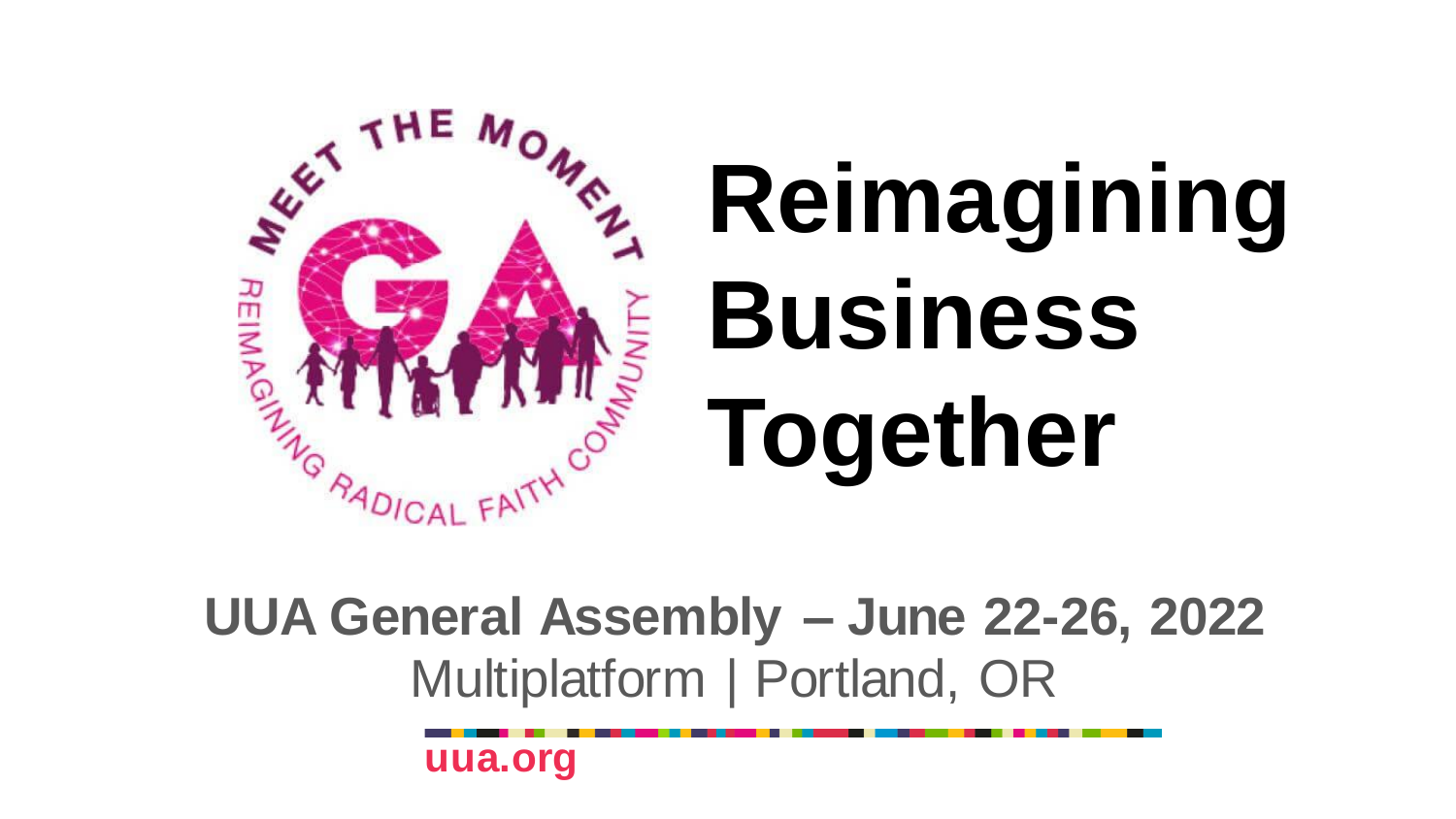

General Assembly is the annual **business meeting** of the Unitarian Universalist Association.

Delegates from member congregations **elect** leaders and **vote** on resolutions, bylaw changes, statements, and elections.

Rules for the business and voting are set by the UUA Bylaws, the UUA Board of Trustees, and the Rules of Procedure.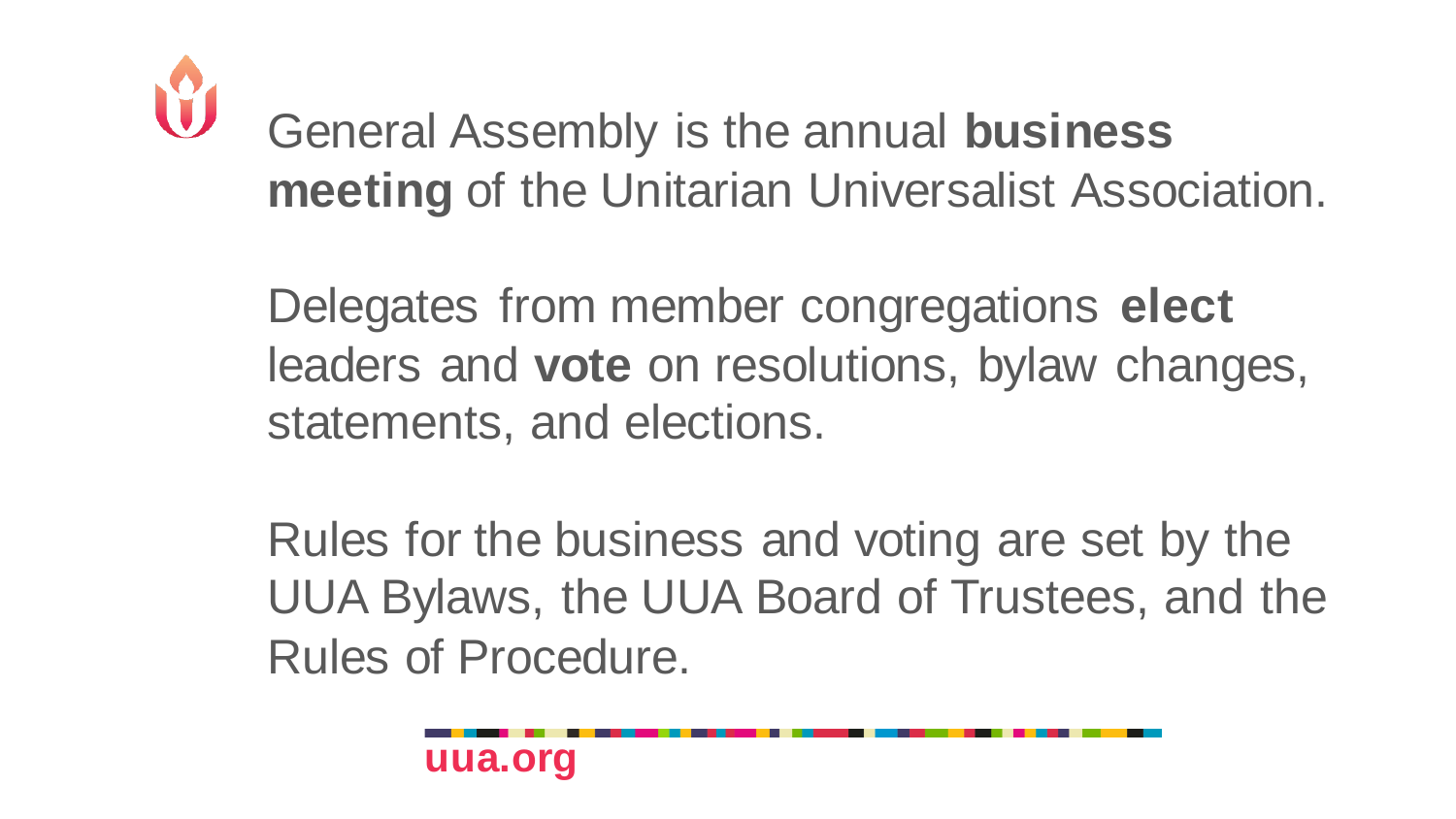## **At GA 2022, we are changing business as usual**



**Inclusive and accessible for online and onsite delegates; focus on issues, not process**

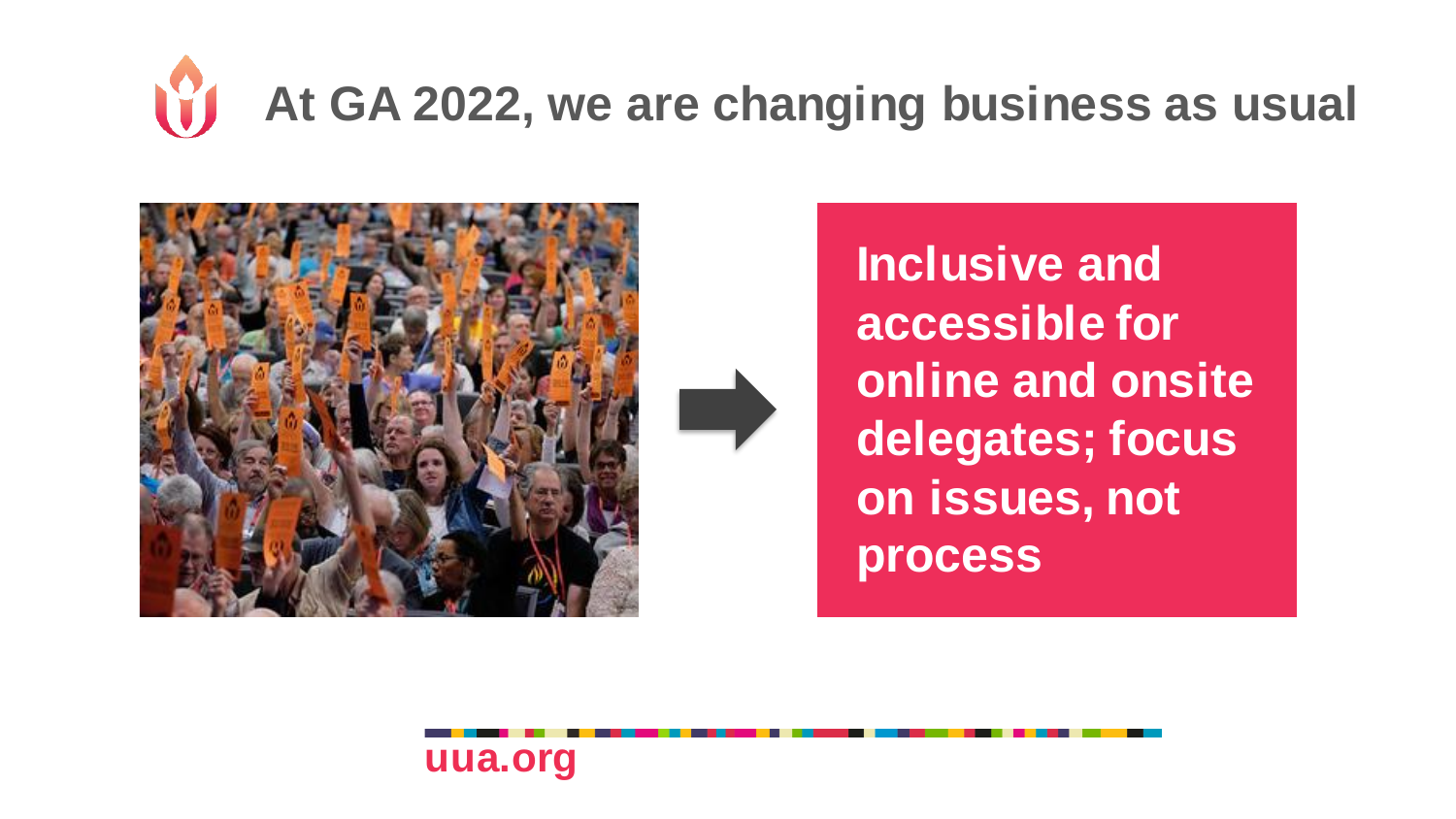

- Plenty of time to discuss business in advance of GA with your congregation
- Plenty of time to share your discussions in advance of GA
- A mini-assembly at least 10 days in advance of voting on possible amendments
- Easy, accessible voting that happens over hours, not seconds
- Discussion and votes on issues, not debates about procedure
- An equitable approach to for both online and on-site delegates to participate

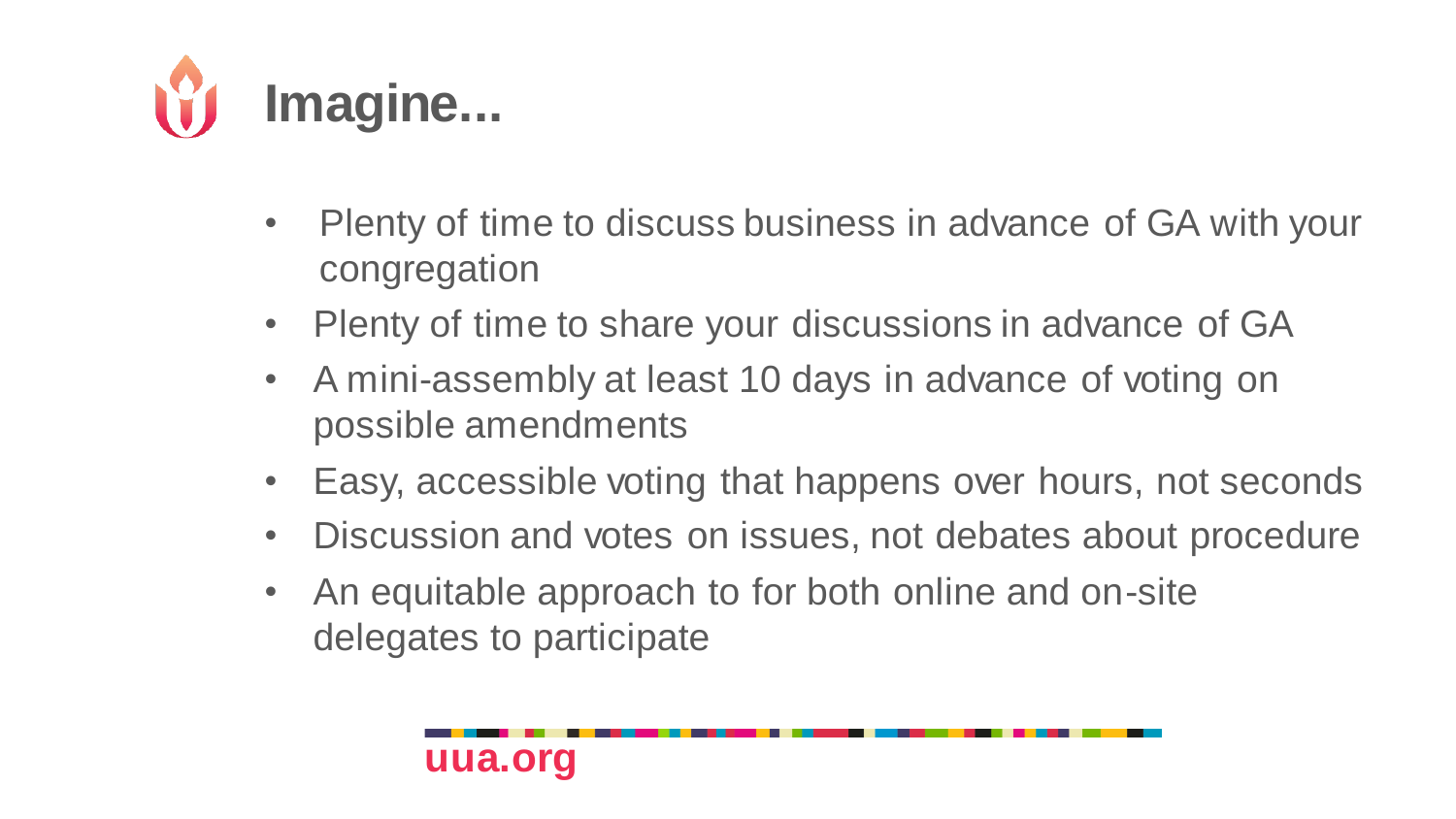### **How business will work multiplatform** 19

| <b>April</b>                     | Board shares drafts of business<br>items, asks for feedback & discussion                                     |  |  |  |
|----------------------------------|--------------------------------------------------------------------------------------------------------------|--|--|--|
| May                              | <b>CSW</b> invites proposed AIWs                                                                             |  |  |  |
| <b>May 25</b>                    | Board publishes final agenda & rules                                                                         |  |  |  |
| May/June                         | DISCUSSION ONLINE<br>Delegates credentialed through online<br>platform, propose amendments                   |  |  |  |
| June 11                          | Consider amendments at mini-assembly                                                                         |  |  |  |
| June 17                          | Final text of agenda items & AIWs                                                                            |  |  |  |
| <b>During GA</b><br>(June 22-26) | Vote by ballot on rules of procedure<br>Vote by ballot on amendments<br>Vote by ballot on all business items |  |  |  |
|                                  | uua.org                                                                                                      |  |  |  |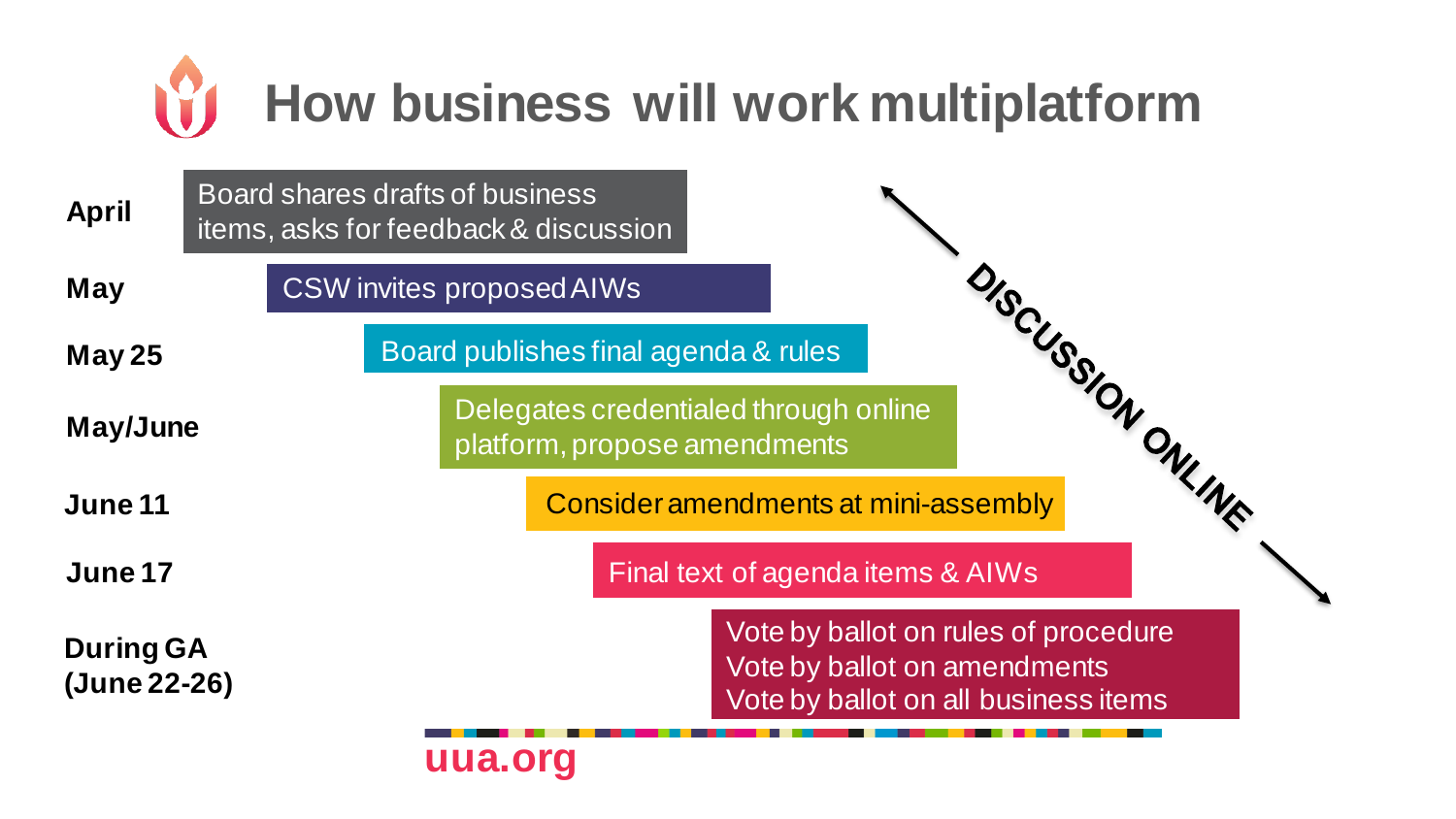## **How is a new way to business established?**

- GA 2021 changed UUA Bylaws to allow Commission on Social Witness to determine when Actions of Immediate Witness (AIWs) must be submitted
- Board adopted new UUA Bylaw rules
	- Rule 4.18.5 Amendments to Business Items on the Final Agenda
	- Rule 4.18.6 Schedule and Ballot Voting on Agenda Items
	- Rule 4.16.2 Responsive Resolutions
- Revised Rules of Procedure are proposed by the Board and must be adopted by delegates the first day of GA
- During GA, discussion is led by Trustees on the Moderation Team (ModSquad)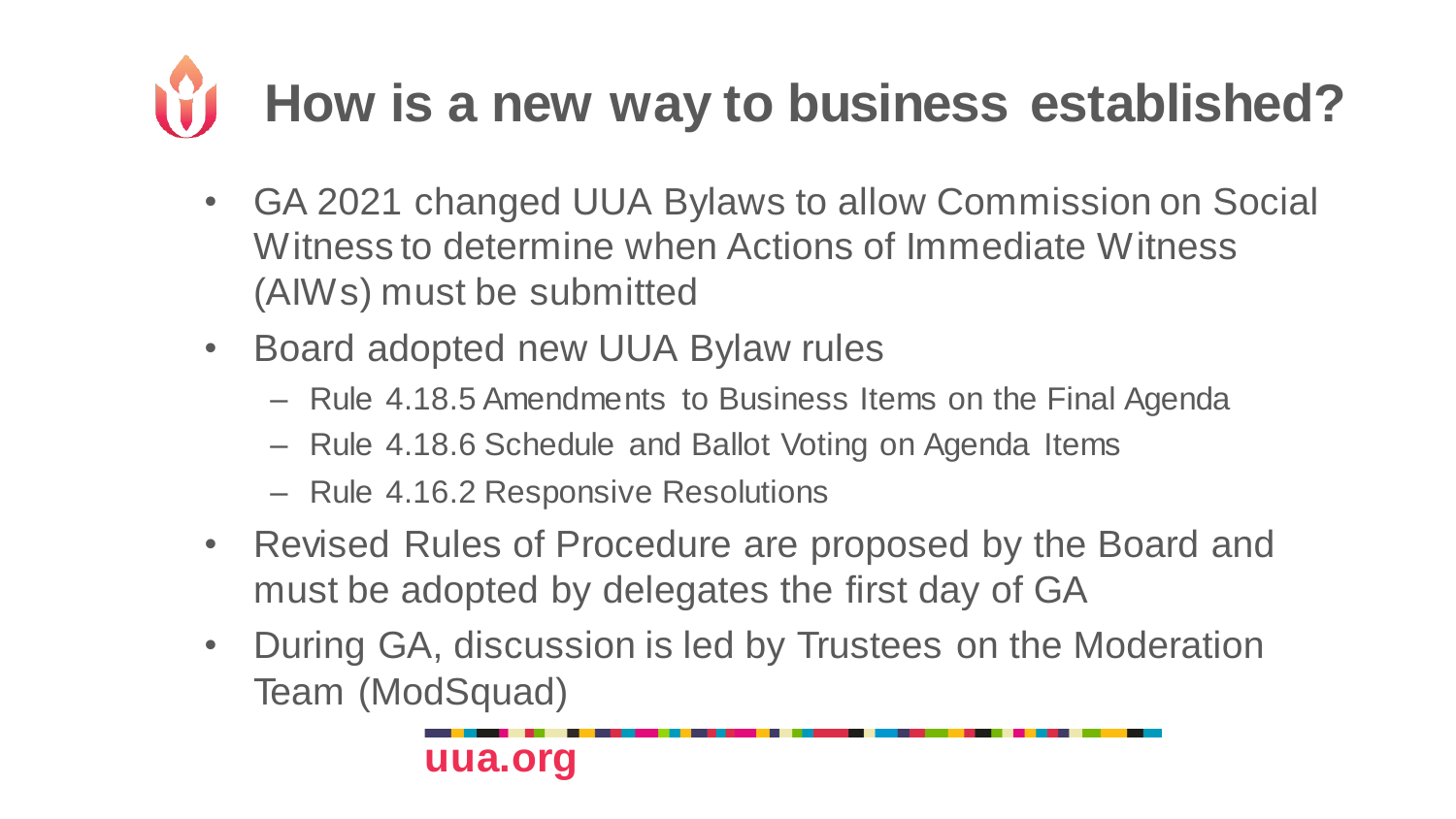### **Voting & Discussion**

*General Session will have time to discuss every business item, with voting by ballot the same day*

- Equitable access to onsite and online voting through delegate platform *(vote on your device, or terminals available near General Session hall)*
- One ballot per day, ballots open for a few hours
- Pro/Con speaking similar for onsite & online delegates
- No confusing procedure (e.g. "call the previous question"), keeping time for group discussion
- Slows down voting process to be accessible, gives time for consideration and conversation
- Builds on past ballot process for elections and AIWs



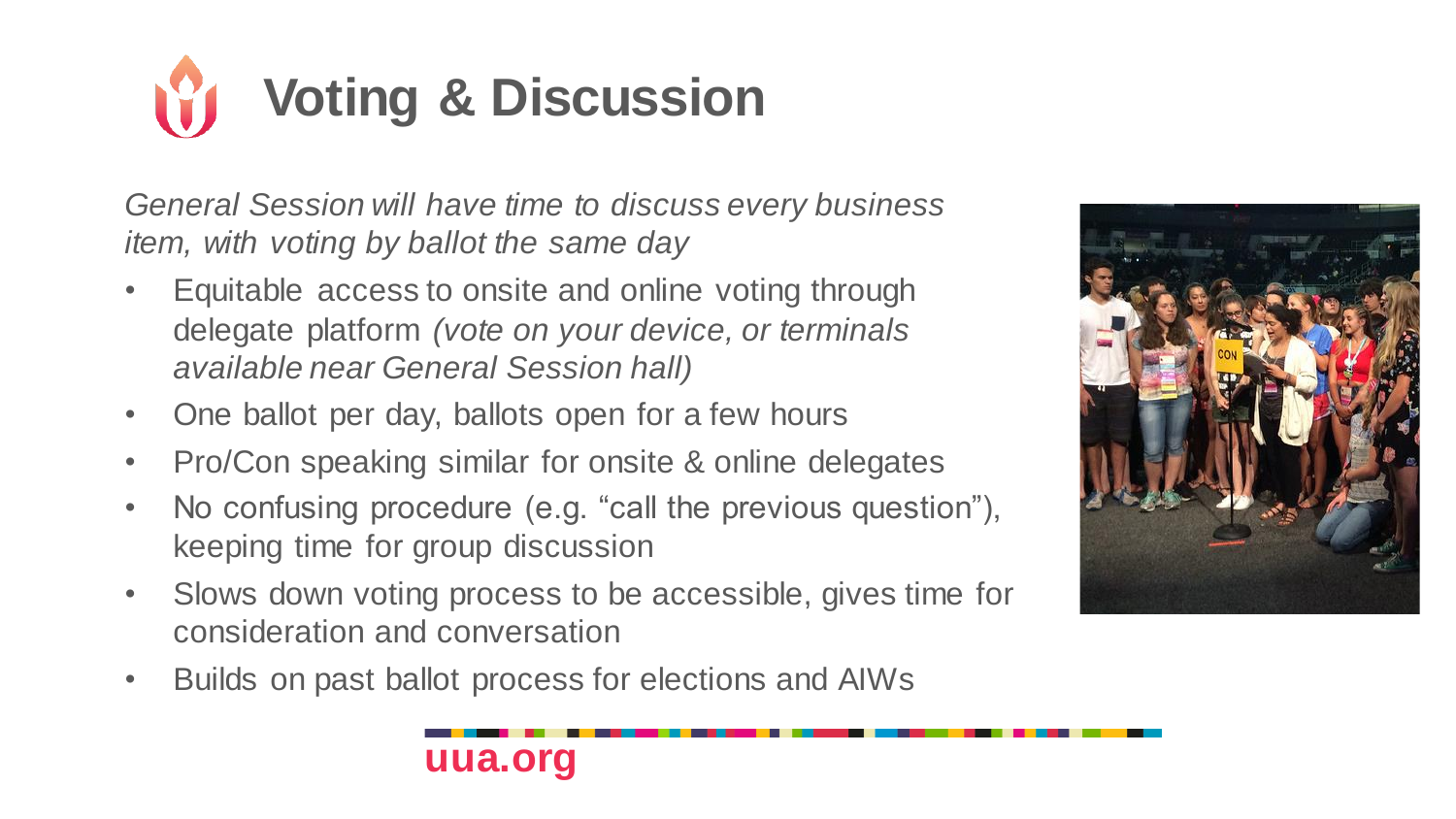

GA

Sign Up | Llog In | Q | =

| Welcome to the Discussion. Let's talk about General Assembly |  |  |  |  |  |  |  |
|--------------------------------------------------------------|--|--|--|--|--|--|--|
| <b>Business!</b>                                             |  |  |  |  |  |  |  |

| We're happy to have you here. Please search before you post.                                                                                                                                                                                |  |   |                |       |          |
|---------------------------------------------------------------------------------------------------------------------------------------------------------------------------------------------------------------------------------------------|--|---|----------------|-------|----------|
| Search                                                                                                                                                                                                                                      |  | Q |                |       |          |
| Latest<br>all categories $\rightarrow$                                                                                                                                                                                                      |  |   |                |       |          |
| Topic                                                                                                                                                                                                                                       |  |   | Replies        | Views | Activity |
| # Business Resolution: General Assembly Planning Committee<br>GA Business                                                                                                                                                                   |  |   |                |       |          |
| FULL TEXT OF RESOLUTION: The Commission on Institutional Change, in their report, "Widening the<br>Circle of Concern," recommended that the Board of Trustees examine the bylaws of the Association with<br>the purpose of stream read more |  |   | $\overline{2}$ | 46    | 6d       |
| * Business Resolution: Renewing UUA Bylaws for Theologically Grounded and Mission-                                                                                                                                                          |  |   |                |       |          |
| <b>Focused Governance</b><br><b>GA Business</b>                                                                                                                                                                                             |  |   |                |       |          |
| FULL TEXT OF RESOLUTION: Against the backdrop of a looming ecological catastrophe a multiracial,<br>multicultural democracy struggles to emerge and survive, in the face of ferocious resistance. Unitarian<br>Universalism is ca read more |  |   | $\overline{2}$ | 43    | 6d       |
| # Welcome to the Discussion                                                                                                                                                                                                                 |  |   |                |       |          |
| Announcements                                                                                                                                                                                                                               |  |   |                |       |          |

**discuss.uua.org**

- New online forum to post feedback on proposed agenda items
- Open to all UUA congregation members
- Includes discussion of business resolutions on:
	- Rewriting UUA bylaws
	- Changing GA Planning **Committee**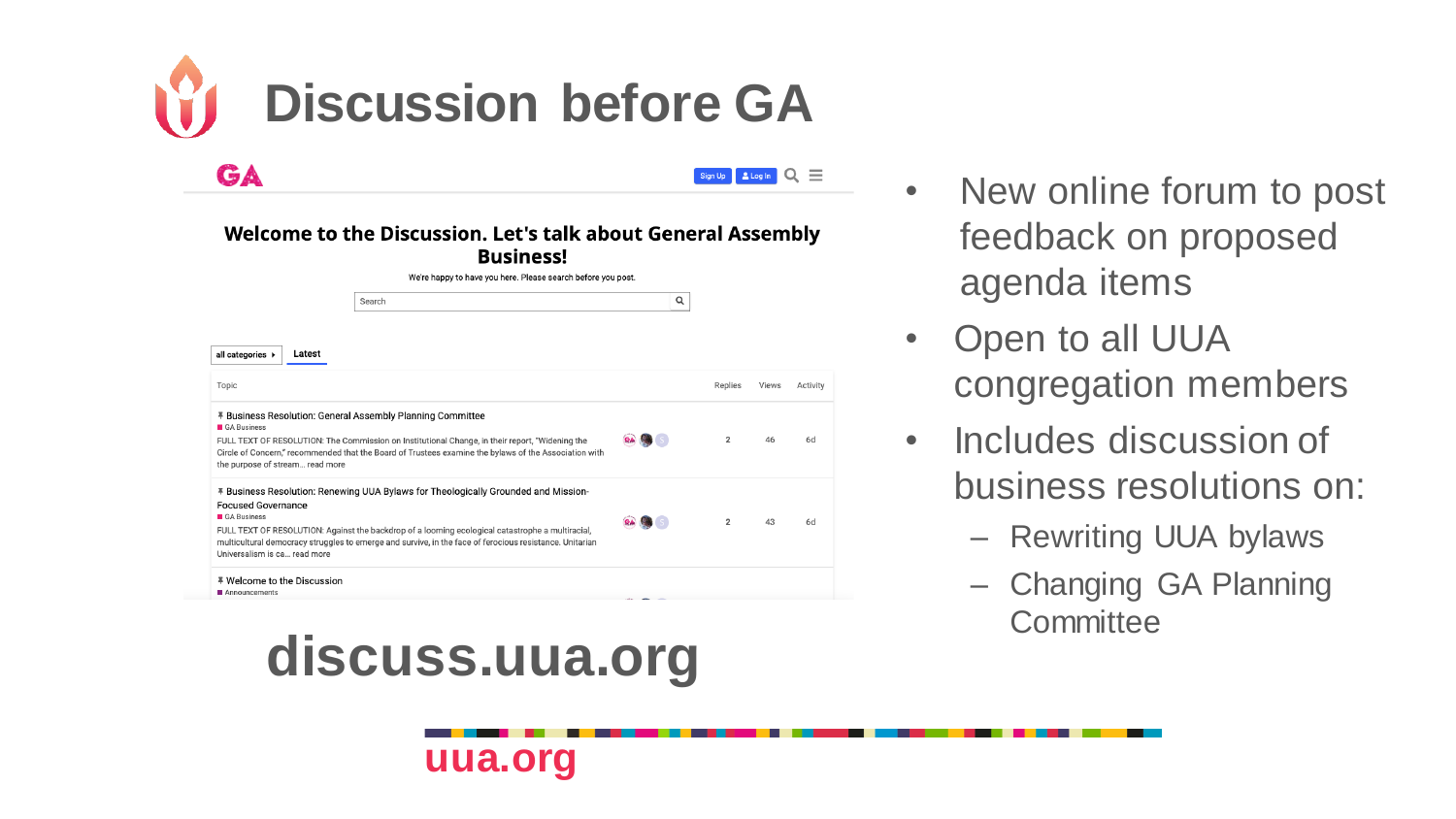### **Proposing amendments to business items** With number of days prior to the start of GA

- **May 25 (30 days)**  Final agenda published, delegate platform opens
- **June 8 (16 days)**  Proposed amendments submitted, Board reviews based on guidelines
- **June 11 (13 days)**  Online amendment miniassemblies vote on which amendments to add to the ballot
- **June 15 (7 days)**  Update business agenda with final text of all business items & amendments

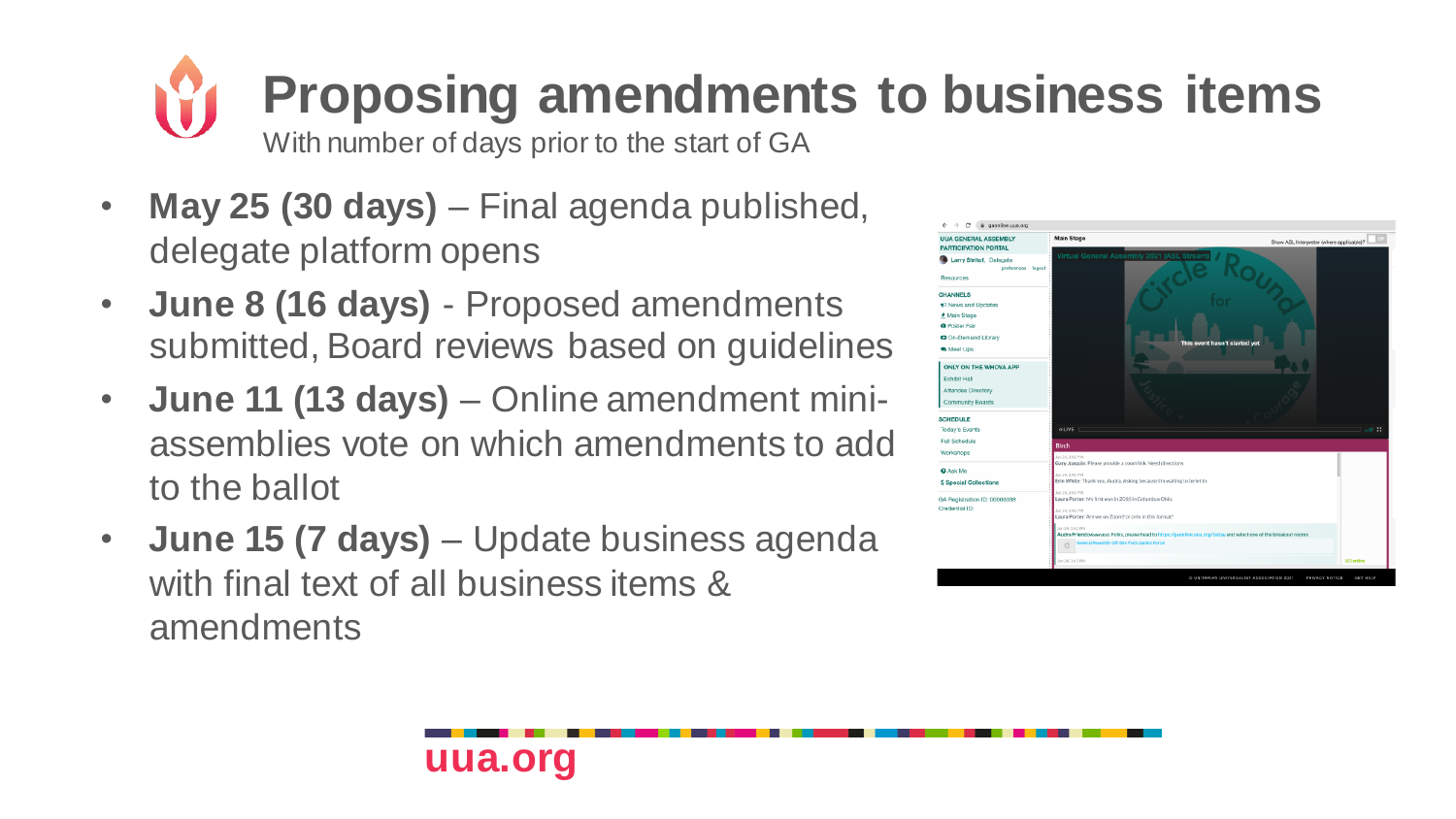

- To qualify for consideration (moderator reviews submissions), amendments must be:
	- Same topic
	- Same format/style
	- Avoid conflicting with other bylaws and statements
	- Consistent with bylaw intent (not adding new directions)
- Amendments which get 33% support at the mini-assembly will be voted on at GA
- Board can incorporate any amendment into final version

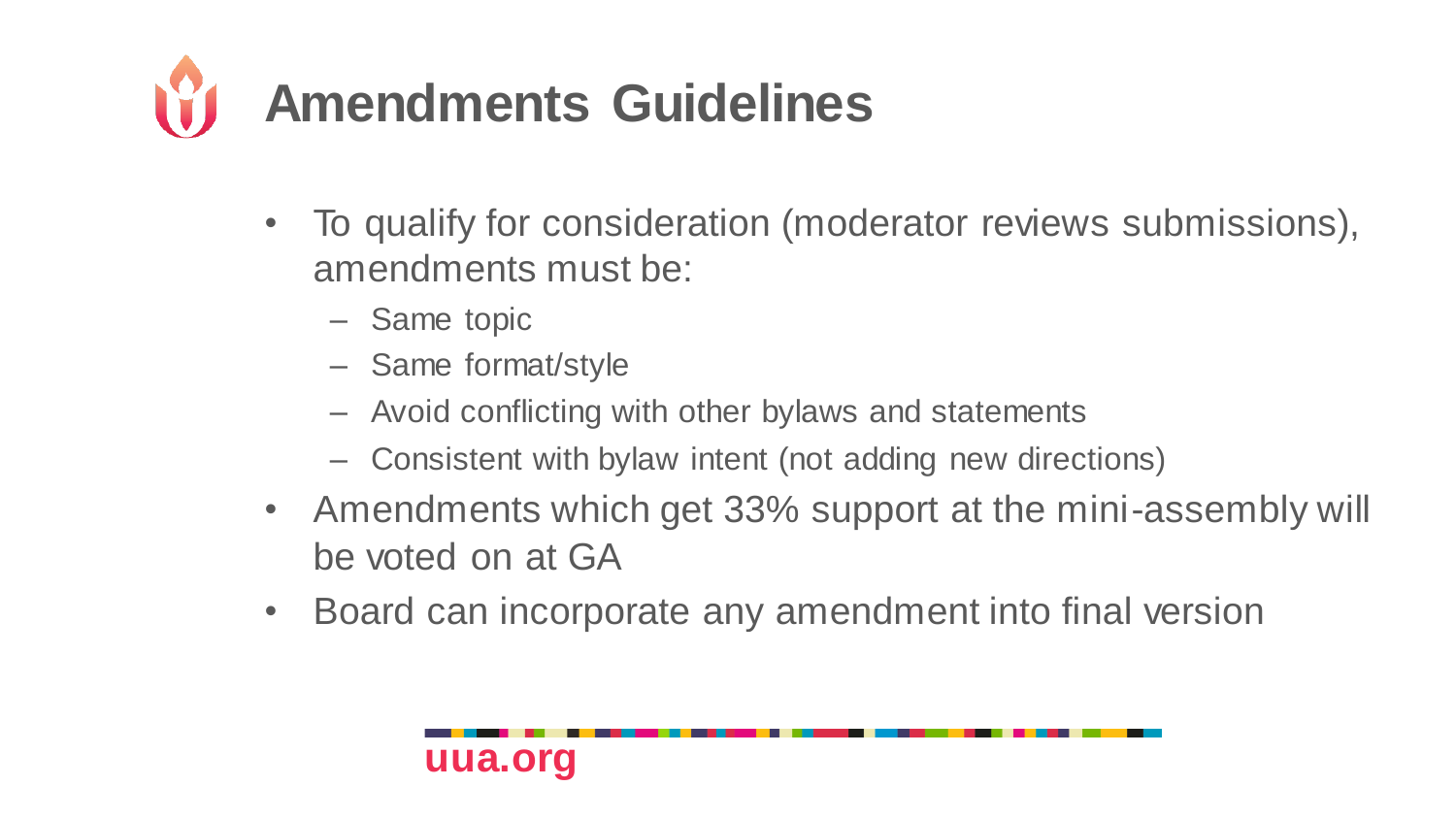## **Actions of Immediate Witness**

- May 1, 2022: Email AIW topic and description to Commission on Social Witness (CSW)
- May 7, 2022: CSW provides connections, collaborators
- May 15, 2022: Email draft of AIW to CSW; (feedback 5/23)
- June 1-8, 2022: CSW posts drafts; Authors build connections
- June 8, 2022: Submit revised AIW
- June 15, 2022: Final AIWs posted
- June 22-26, 2022: Votes to affirm AIWs during GA

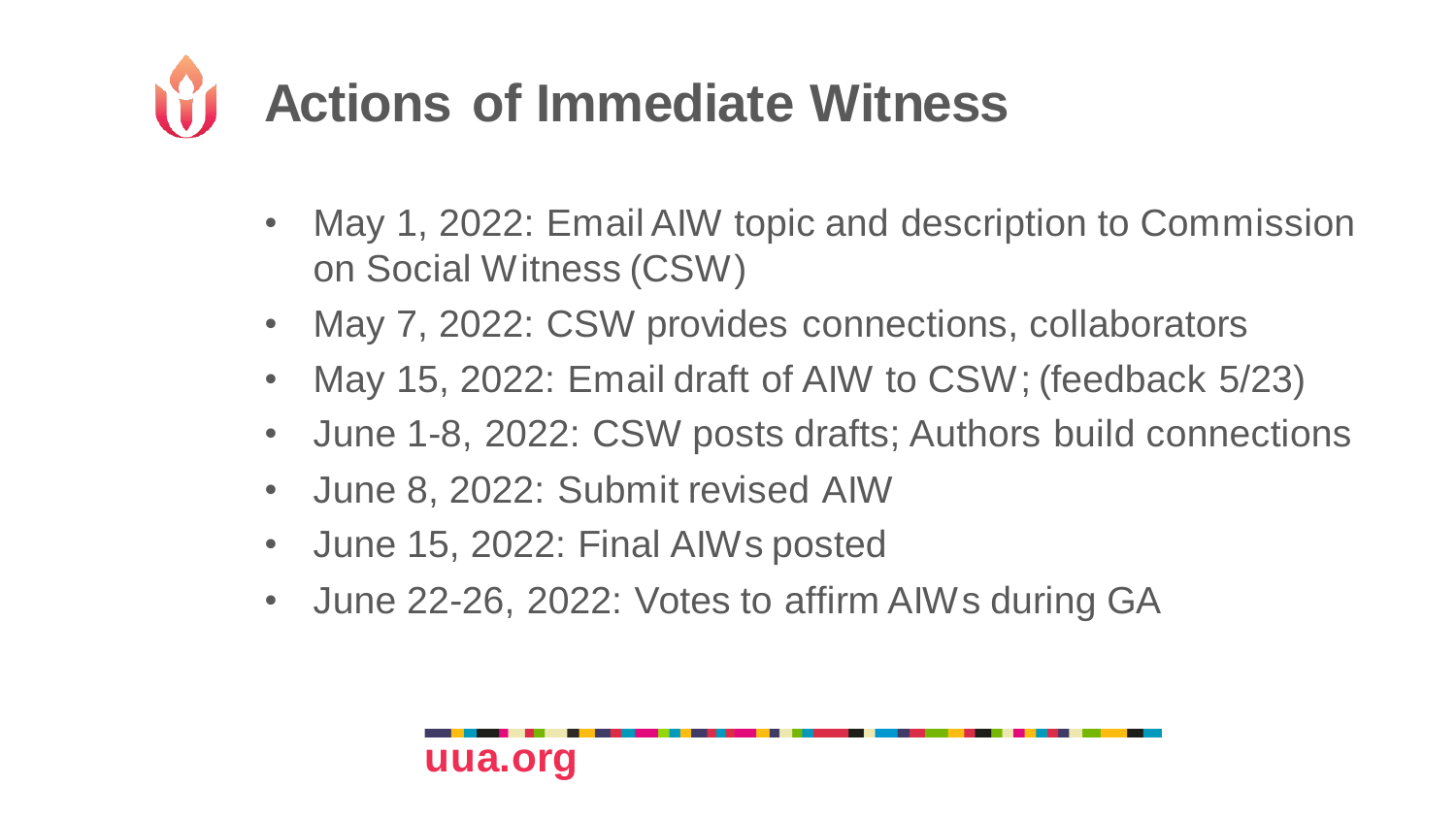# **Responsive Resolutions**

#### Rule 4.16.2 Responsive Resolutions

*Responsive resolutions are brief, advisory statements that express the sentiment of the delegates. They must be in response to a substantive portion of a report by an officer or committee reporting to a regular General Assembly, per Section 4.16. Responsive resolutions are not binding and do not set policy for the Association. They may not act as a substitute for other types of business items, such as business resolutions, budget motions, study/action issues, bylaw amendments, or actions of immediate witness. The Moderator will determine whether a proposed responsive resolution may be added to the final agenda under this rule.*

Any delegate can submit a responsive resolution for affirmation during GA in a format set by the Board; they cannot be amended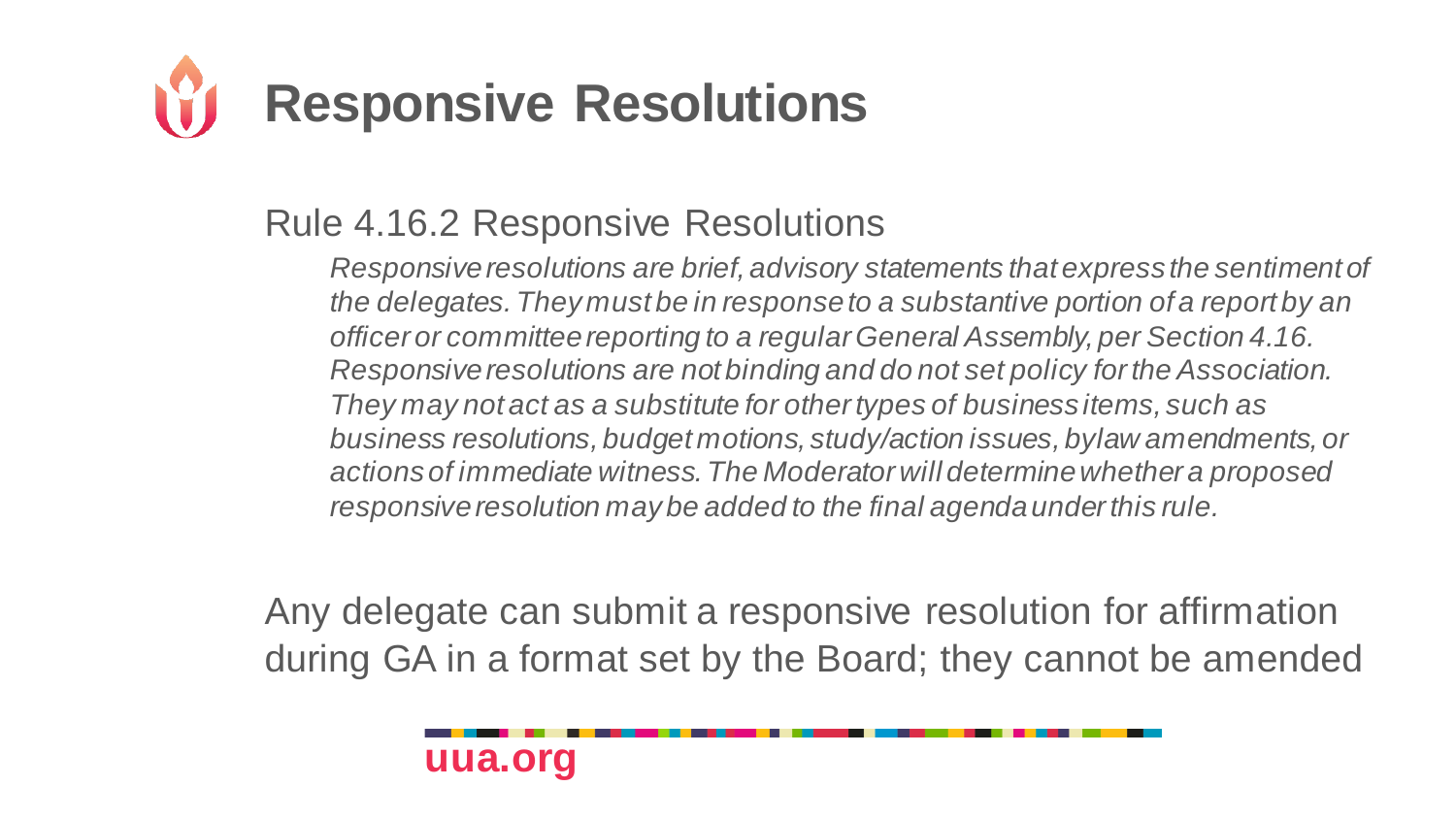# **Revised Rules of Procedure**

*Key Elements*

- Clear and accessible format in plain language
- Discussion time with Pro/Con Lines will alternate between onsite and online delegates
- No Amendment/Procedure Line
	- Amendments are automatically on the daily ballot
	- Cannot vote to table, refer or end discussion (call the question)
- Information Desk will answer questions, address procedural concerns with the Moderation Team
- Changes for the Rules of Procedure can only be proposed at the pre-GA mini-assembly, require 4/5 majority to pass